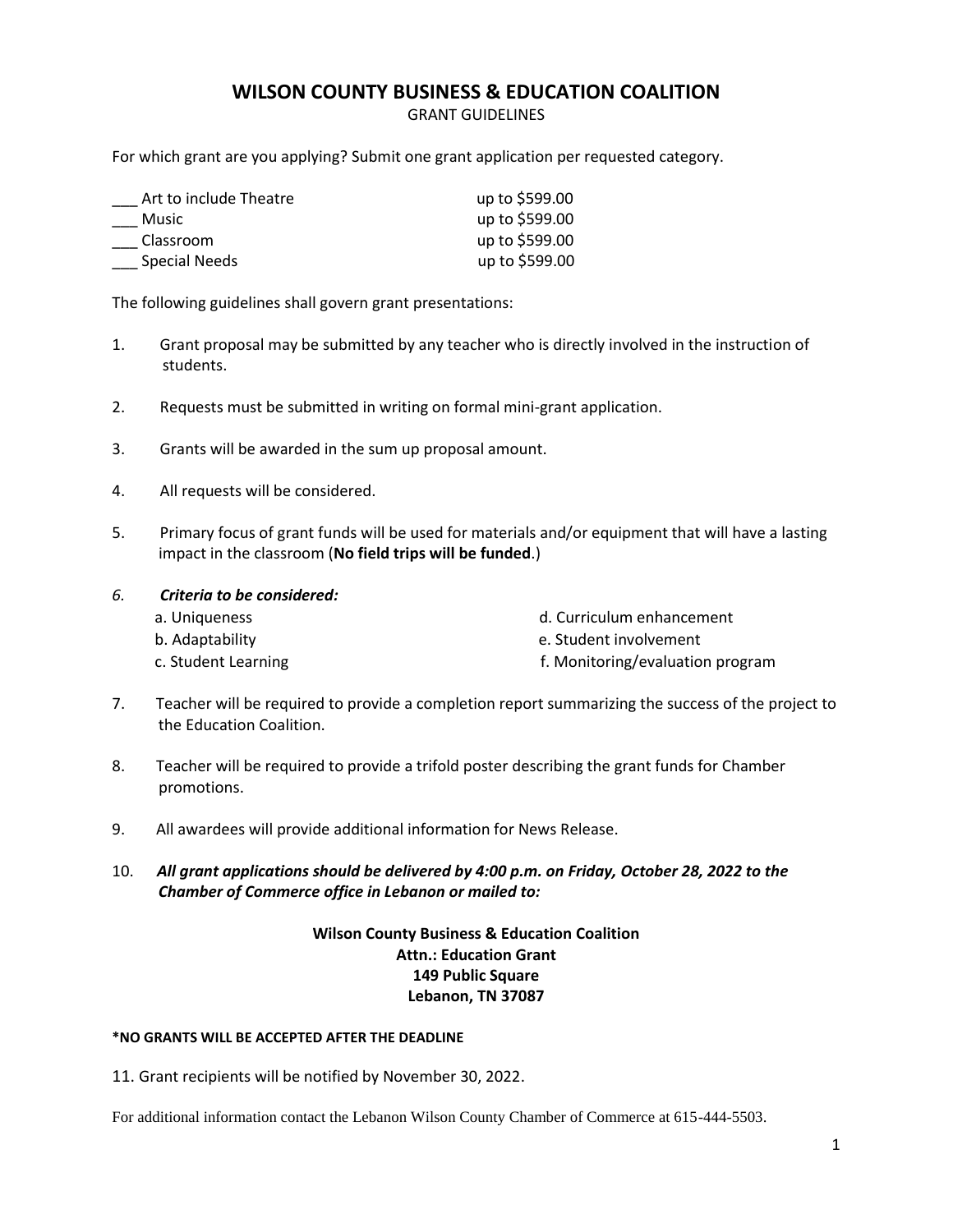## **BUSINESS & EDUCATION COALITION** TEACHER GRANT APPLICATION

| NAME                                                                    |
|-------------------------------------------------------------------------|
| (Include City and ZIP)                                                  |
|                                                                         |
|                                                                         |
|                                                                         |
|                                                                         |
|                                                                         |
| <b>GOAL</b><br>State overall goal of project.                           |
|                                                                         |
| <b>DESCRIPTION</b><br>How will students be involved to accomplish goal? |
|                                                                         |
|                                                                         |
|                                                                         |
|                                                                         |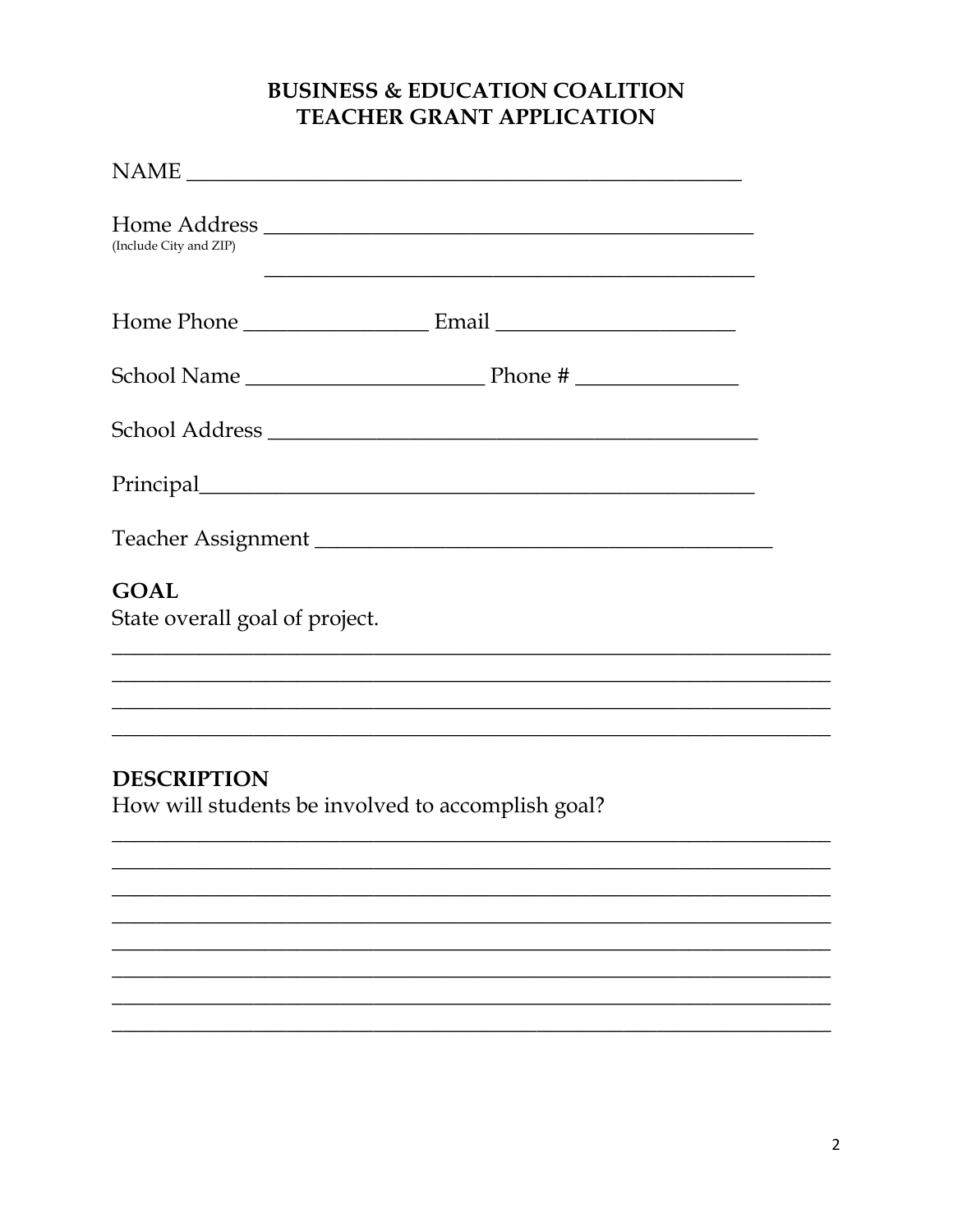# **CREATIVE/INNOVATIVE APPROACH**

Briefly describe how this is different from the traditional classroom instruction. What is innovative about this program?

**OBJECTIVES** The Students will:

# **EVALUATION**

The Project will be considered successful if: (what will the student's gain?)

# CONTENT AREA/CURRICULUM ENHANCEMENT

What curriculum content and/or skills will be taught?